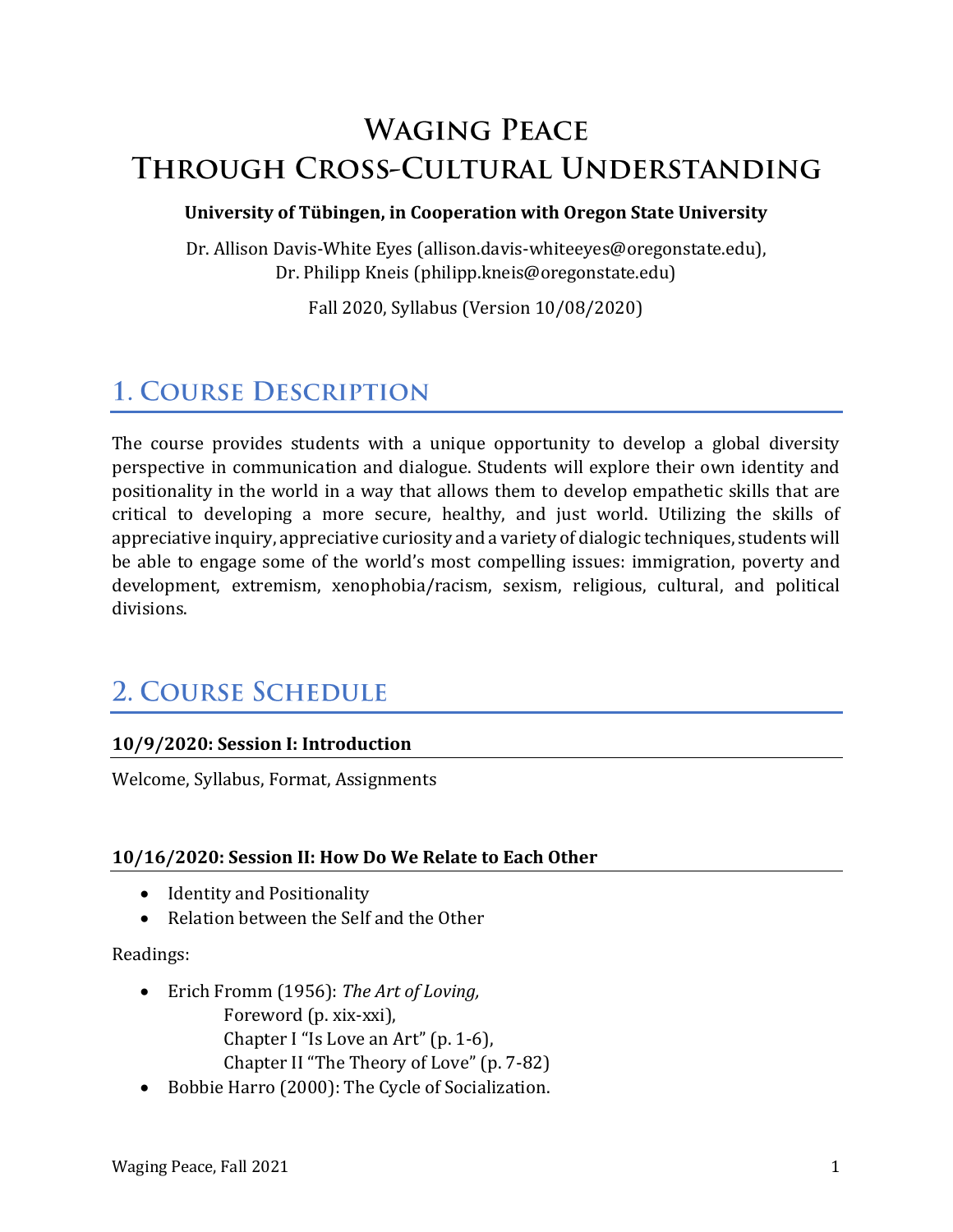## **10/23/2020: Session III: Understanding Myself and Others**

- Define diversity, equity, inclusion through explorations of identity and positionality
- Understand and confront internal and national bias by unpacking stereotypes
- Learn how to use Appreciative Inquiry and Appreciative Curiosity for ourselves and the world around us
- Develop a mindfulness mindset

## Readings:

- Erich Fromm (1956): *The Art of Loving* Chapter III "Love and Its Disintegration …" (83-106), Chapter IV The Practice of Love (107-132)
- Kwame Anthony Appiah (2016): "There Is No Such Thing As Western Culture"
- Ibram X. Kendi (2019): How *to Be an Antiracist*, Summary
- Edward Said (1979): *Orientalism*, Definition
- Short Video: Media Theorized: Edward Said

## **10/30/2020: Session IV: Waging Peace Through Cross-Cultural Understanding**

- Define different conceptions of peace, conflict, and violence;
- Identify key peacebuilding priorities;
- Describe how context and perspective influence the peacebuilding process; and
- Identify the different tools, types of interventions, and strategies for building peace.

Readings:

- Marcus Aurelius (180): Meditations, Excerpts
- Philip Pecorino (N.D.): Kant, The Categorical Imperative, and the Golden Rule
- Immanuel Kant (1795): Perpetual Peace
- Rüdiger Kunow (2011): Unavoidably Side by Side

## **11/6/2020: Session V: Understanding conflict and negotiation**

- Describe the two main components of any negotiation process;
- Identify different conflict styles; and
- Explain how different conflict styles may arise in a negotiation.

## Readings:

- Hannah Arendt (1971): Thinking and Moral Considerations
- Mattias Iser (2019): Recognition (Stanford Encyclopedia of Philosophy)

## Assignment Due:

• **Response Paper "What Is Peace", Monday 11/2, by 8 PM Pacific Time**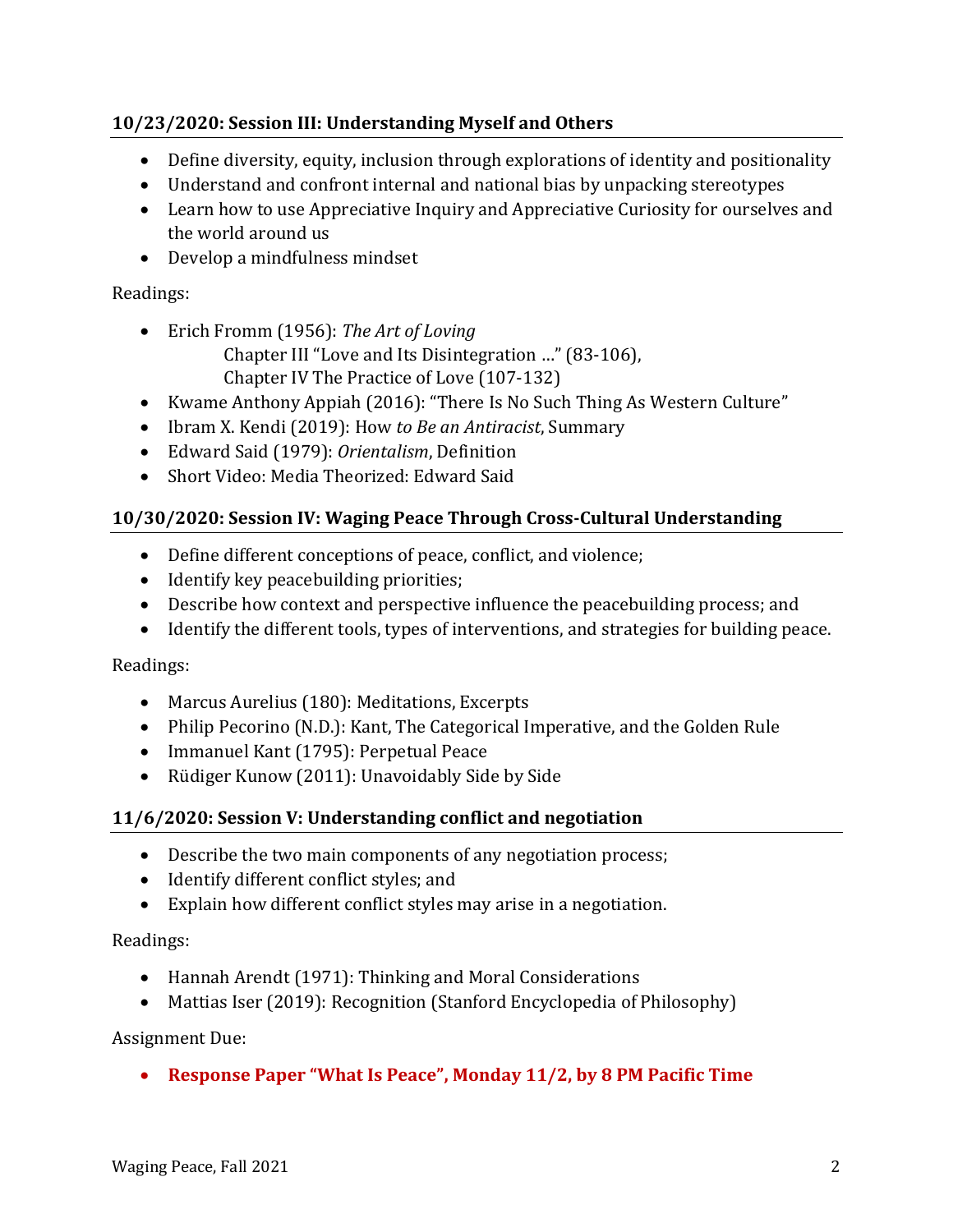## **11/13/2020: Session VI: Mediating Difference**

- Describe the importance of mediation
- Define mediation and identify the roles mediators play;
- Identify the role identity plays in mediation; and
- Recognize the basic principles behind effective mediation.

#### Readings:

- Karl Popper (1986): Utopia and Violence
- Theodor Adorno (1966): Education after Auschwitz

#### **11/20/2020: Session VII: Community Based-Dialogue**

- Distinguish dialogue from other conflict resolution processes;
- Determine when community-based dialogue is an appropriate process to manage a conflict; and
- Design a community-based dialogue process in their own geographical and social context.

Readings:

- Ratnesh Nagda et al. (2008): Dialogue, discussion, and debate.
- Matthew Kelly (2019): Paulo Freire's Five Ideas for Dialogical Learning

## **11/27/2020: Thanksgiving Holiday: No Class**

#### **12/4/2020: Session VIII: Role of Media and the Arts**

- Describe how media and the arts contribute to peacebuilding;
- Consider the impact media and the arts have on the individual and how that may influence peacebuilding;
- Identify the role media and the arts have in fostering a culture of peace; and
- Describe the role of media and the arts have in post-conflict societies.

#### Readings:

- Joseph Nye (1990): Soft Power
- Short Video: Media Theorized: Stuart Hall

#### **12/11/2020: Session IX: Student Presentation, Session I**

• **Assignment 2: Research Presentation, Due Dec 11**

#### **12/18/2020: Session X: Student Presentation, Session II + Conclusion**

• **Assignment 3: Research Paper, Due End of December (TBC)**